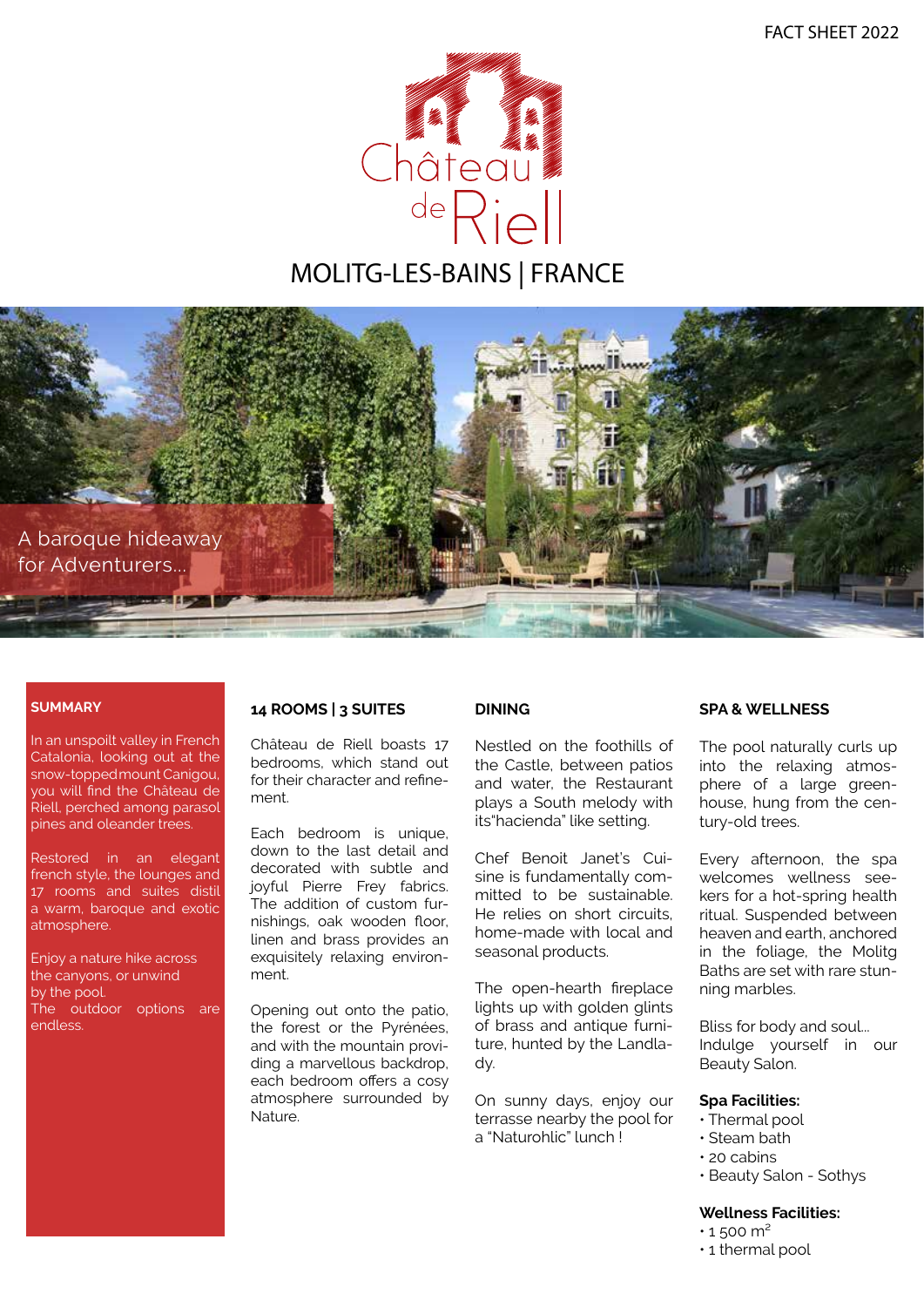# **AT A GLANCE**

## **5 STAR RELAIS & CHÂTEAUX HOTEL**



#### **SERVICES**

#### At the Hotel

- 14 rooms | 3 suites
- 1 restaurant: open every night except Tuesday, and open for lunch on Sunday
- Bar
- Beauty Salon (Decléor)
- Thermal Wellness Center (1 500 m²)
- 2 Outdoor heated swimming pools
- 2 tennis courts
- Hiking
- **Canyoning**
- Biking (bikes to borrow)
- Fitness Classes
- Valet parking

#### In Room

- King-Size or Super King-Size Beds with quilts
- Air conditioning
- Room-service | turn-down service
- Satellite TV channels
- Free wireless internet access
- Safe deposit box
- Mini-bar
- Direct dial telephone
- **Bathtub**
- **Hairdrver**



## Bains (7 km from Prades) CHECK-IN TIME & POLICIES

#### Check-in : 4 PM Check-out : 12 AM

#### Guaranteed reservations and deposits

In order to validate your reservation definitely, 50 % of the total amount of your booking is debited on a valid credit card, as a guarantee deposit.

#### Cancellation Policy

In case of cancellation 14 days or more before arrival, we offer the opportunity to reschedule the stay on an other date on the calendar year.. In case of a definitive cancellation, the hotel holds the guarantee deposit in accordance of the French Civil Code art. 1590.

#### CREDIT CARDS ACCEPTED

Visa - Mastercard American Express

#### UNIQUE SELLING POINTS

- Thermal Spa & Thermal Wellness Center (1500m²), exclusive treatments with Mineral **Water**
- Various Hiking tracks
- Ideal surroundings for biking addicts

#### LOCATION

Le Château de Riell is located in Southern France, close to Spain border, 50 km away from Perpignan airport and 240 km away from Barcelona airport. 60 km away from the sea side.



### **DIRECTIONS**

#### By plane:

Perpignan-Rivesaltes International – PGF (50 km) Montpellier Méditerranée Intenational – MPL (200 km) Barcelona International – BCN (240 km) Toulouse-Blagnac International - TLS (260 km)

#### By car:

Highway A9, exit 41 and drive in direction of Andorre/ Prades on N116. Once in Prades, follow Molitg-les-

#### **CONDITIONS TRAVEL PARTNERS**

- Tour Operator / Travel Agent: 10 % commission on room B&B via GDS
- 5 to 8 % commission on packages & half board
- Special conditions on demand

#### **BOOKINGS & CONTACT**

T. +33(0 )468 050 440 e-mail : riell@relaischateaux.com web :www.chateauderiell.com

#### **Codes GDS**

Amadeus: WBPGFRIE Sabre: WB41258 Galileo: WB12275 Worldspan: WBSW30